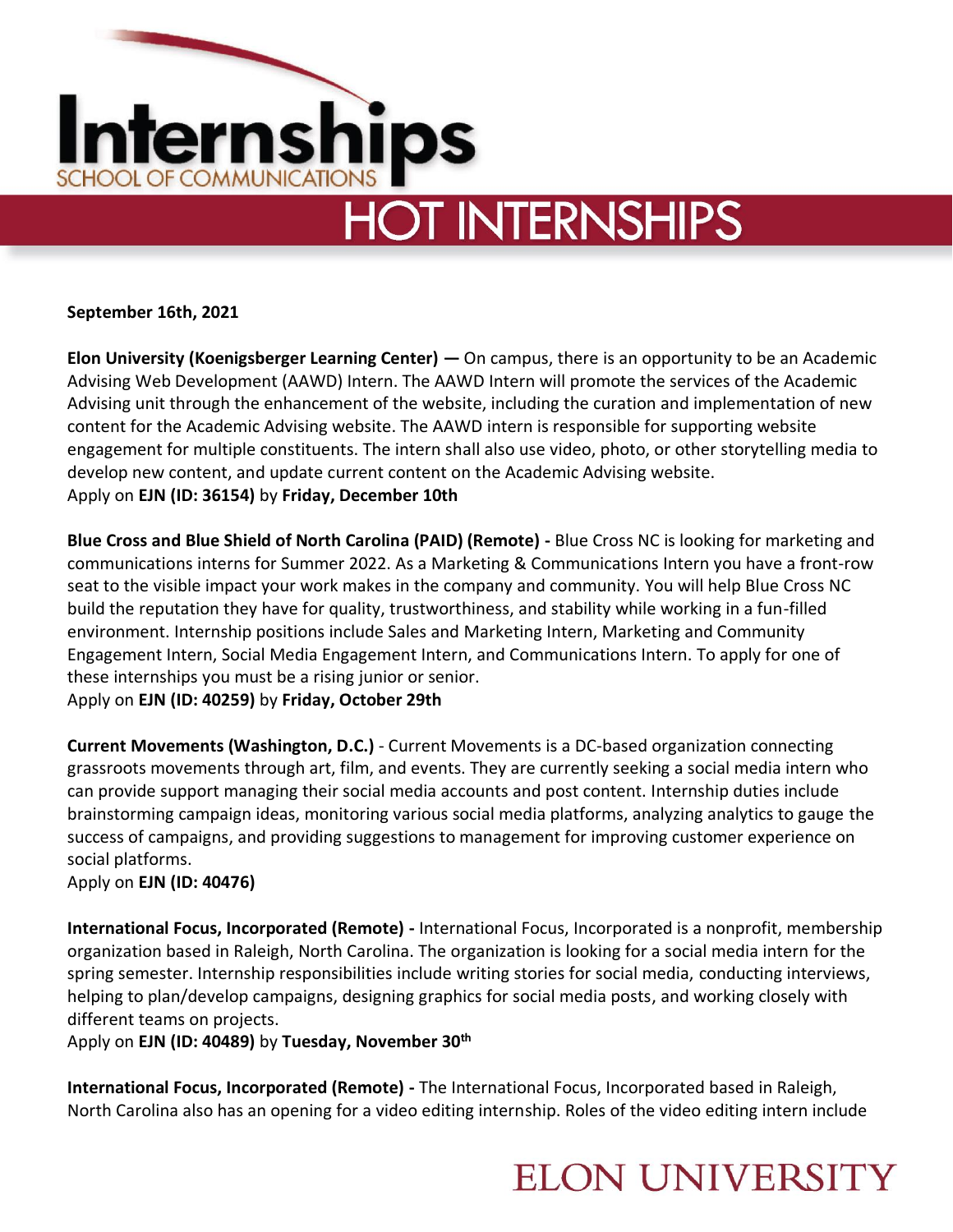

## **HOT INTERNSHIPS**

editing videos, uploading videos to YouTube, creating motion graphics, and posting on social media. This internship is for the spring semester (January-May). Apply on **EJN (ID: 40509)** by **Wednesday, December 1st**

**The Walt Disney Company (PAID) (Locations in Anaheim, CA and Orlando, FL) -** The Disney College Program has an internship opening for the spring semester. As a part of the Disney College Program, participants have the incredible opportunity to advance their strengths and interests, meet guests and cast members from around the country, and take part in educational opportunities students can't get anywhere else. This truly unique program allows participants to network with leaders, take part in personal and career development classes, and build transferable skills such as problem-solving, teamwork, guest service, and effective communication. This internship provides opportunities related to interests in communications, customer service, hotel/restaurant management, operations/supply chain, performing arts, and sales/marketing.

Apply on **EJN (ID: 3775)** by **Saturday, October 30th**

**Winston Starts (PAID) (Winston-Salem, NC) -** Winston Starts is looking for an enthusiastic marketing intern to join their staff and provide creative ideas to achieve their marketing plan. You will have administrative duties as well as creative thinking in developing and implementing marketing strategies for Winston Starts. Responsibilities may include assisting in promotional activities, designing graphics, brainstorming/presenting social media campaign ideas, and helping write copy for social media posts, website, marketing email campaigns, press releases, etc. This internship is for Summer 2022. Apply on **EJN (ID: 40541)** by **Monday, December 13th**

**Smithsonian Learning Lab (Washington, D.C.) -** The Smithsonian Learning Lab has an internship opportunity for the spring semester. Interning at the Smithsonian Learning Lab is a unique opportunity to be involved in the way we are making resources more accessible. Interns are given the opportunity to add to and refine the Smithsonian's web-based platform, the Learning Lab. They are also able to assist remote users in making connections inside and out of the traditional classroom, and identify opportunities to improve user experience. This internship is designed for upper-level undergraduate and graduate students. Apply on **EJN (ID: 40510**) by **Friday, December 10th**

**L'Oréal (PAID) (Jersey City, NJ) -** L'Oréal USA is looking for a marketing intern for their 11-week summer internship program. You will be fully integrated into the day-to-day activities of a team while also leading your own, individual strategic project to discover what it is truly like to develop a career at the #1 Beauty Tech company in the world. At the end of the summer, you will present your project to senior leadership for the opportunity to be considered for a full-time return offer into a Management Trainee program or a full-time role.

Apply on **EJN (ID: 40455**) - **Applications are reviewed on a rolling basis.**

**Citizens Union Foundation (New York, New York) -** The Citizens Union Foundation is seeking fall interns with an interest in social media and New York City politics to join the ElectNYC project. ElectNYC is a project including a website, social media and traditional marketing campaign, debates and community partnerships

## **ELON UNIVERSITY**